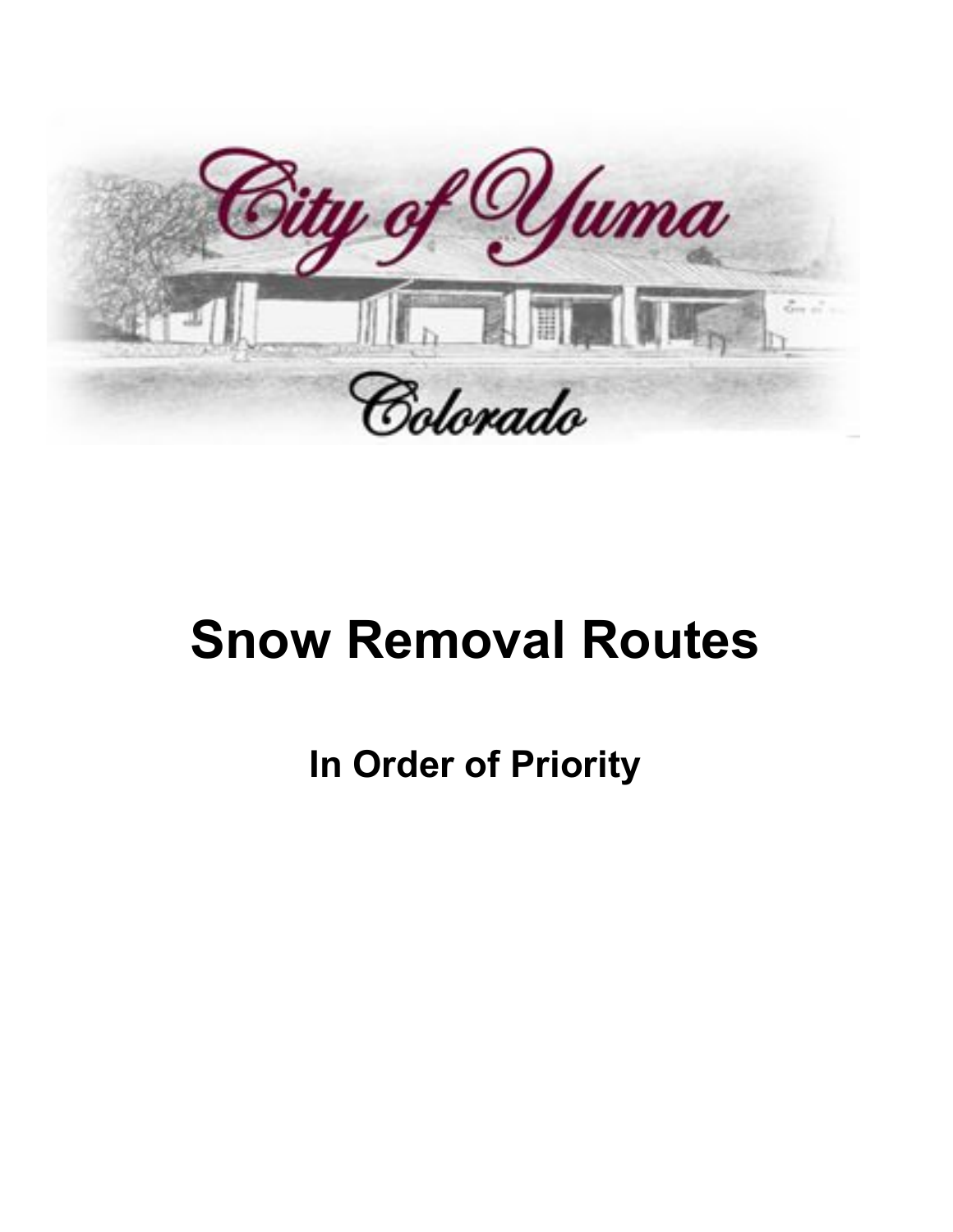#### **EMERGENCY ROUTE**

EMERGENCY ROUTE WILL BE DONE WHEN ACCUMULATION IS TWO INCHES OR MORE

*SNOW WILL ALWAYS BE PICKED UP*

- **• S. MAIN STREET FROM 1st TO 10th**
- **• 1st FROM BIRCH STREET TO BUFFALO**
- **• 2nd FROM DETROIT TO KAMALA**
- **• 3rd FROM BUFFALO TO ASH**
- **• 4th FROM ASH TO BUFFALO**
- **• BEATTY FROM DETROIT TO KAMALA**

#### **EMERGENCY ROUTE WILL INCLUDE**:

- **1. AMBULANCE BUILDING PARKING LOT**
- **2. FIRE DEPARTMENT PARKING LOT**
- **3. POLICE DEPARTMENT PARKING LOT**
- **4. SOUTH BUFFALO FROM 2nd TO 4th**

\*MAIN STREET SIDEWALK WILL BE CLEARED WHEN ACCUMULATION IS MORE THAN ONE HALF INCH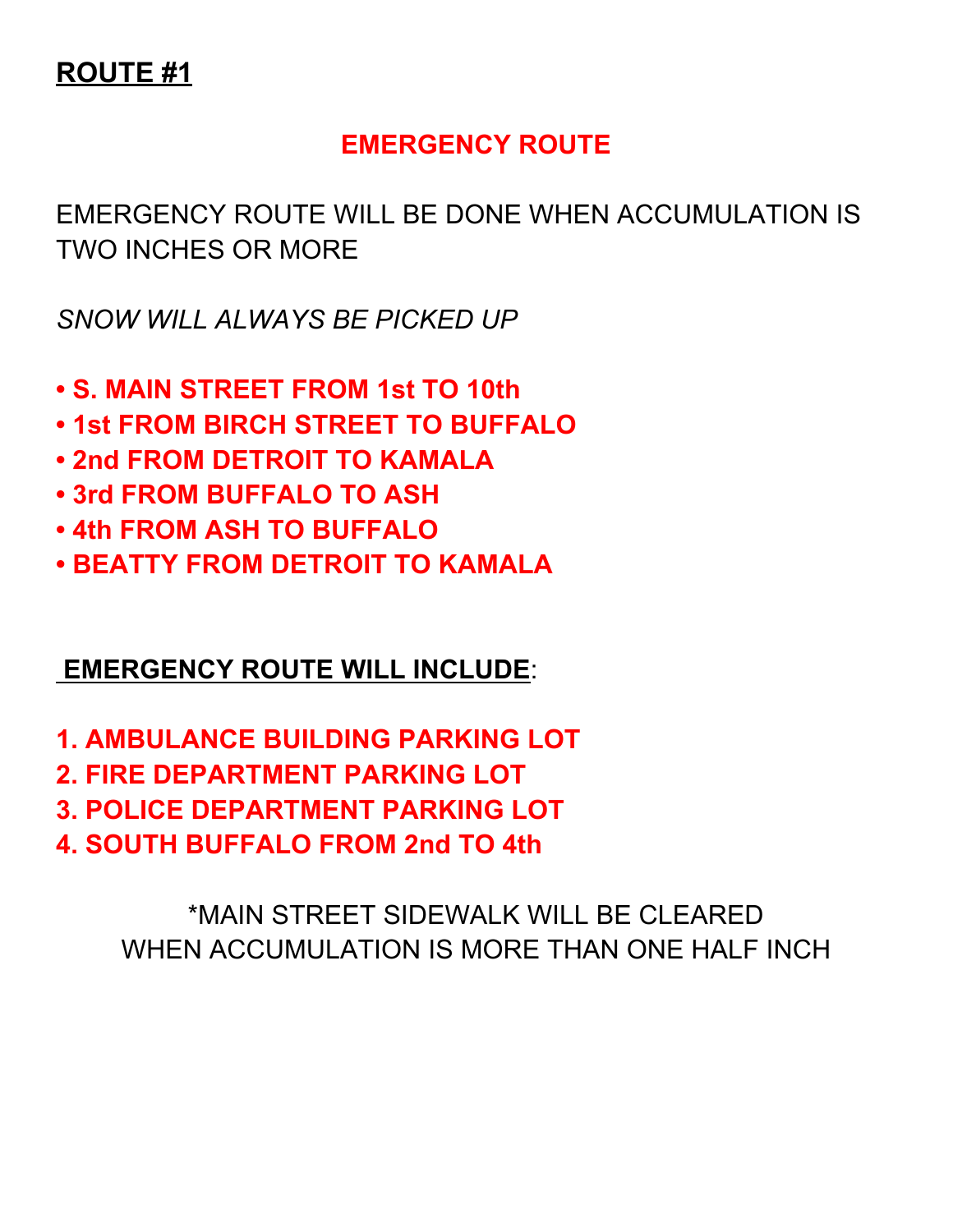#### MORE THAN FOUR INCHES WILL ALWAYS BE PICKED UP

- **• ELM FROM 2nd TO 10th**
- **• GUM FROM 2nd TO 8th**
- **• HOAG FROM DETROIT TO KAMALA**
- **• WEST 3rd FROM ELM TO KAMALA**
- **• WEST 6th FROM ELM TO IVY**
- **• 10th FROM ALBANY TO BIRCH**
- **• N. MAIN FROM BEATTY TO RAILROAD TRACKS**
- **• GUM FROM HOAG TO RAILROAD**
- **• KAMALA FROM BEATTY TO HIGHWAY 34**
- **• ALBANY FROM 10th TO CR 37.5**
- **• SOUTH ALBANY FROM 10th TO CR 37.5**
- **• AIRPORT**

#### **ROUTE #2 WILL INCLUDE:**

- **1. CITY HALL PARKING LOT**
- **2. LIBRARY PARKING LOT**
- **3. SIDEWALKS AROUND CITY HALL AND LIBRARY**
- **4. COMMUNITY CENTER PARKING LOT**
- **5. SIDEWALKS AROUND COMMUNITY CENTER**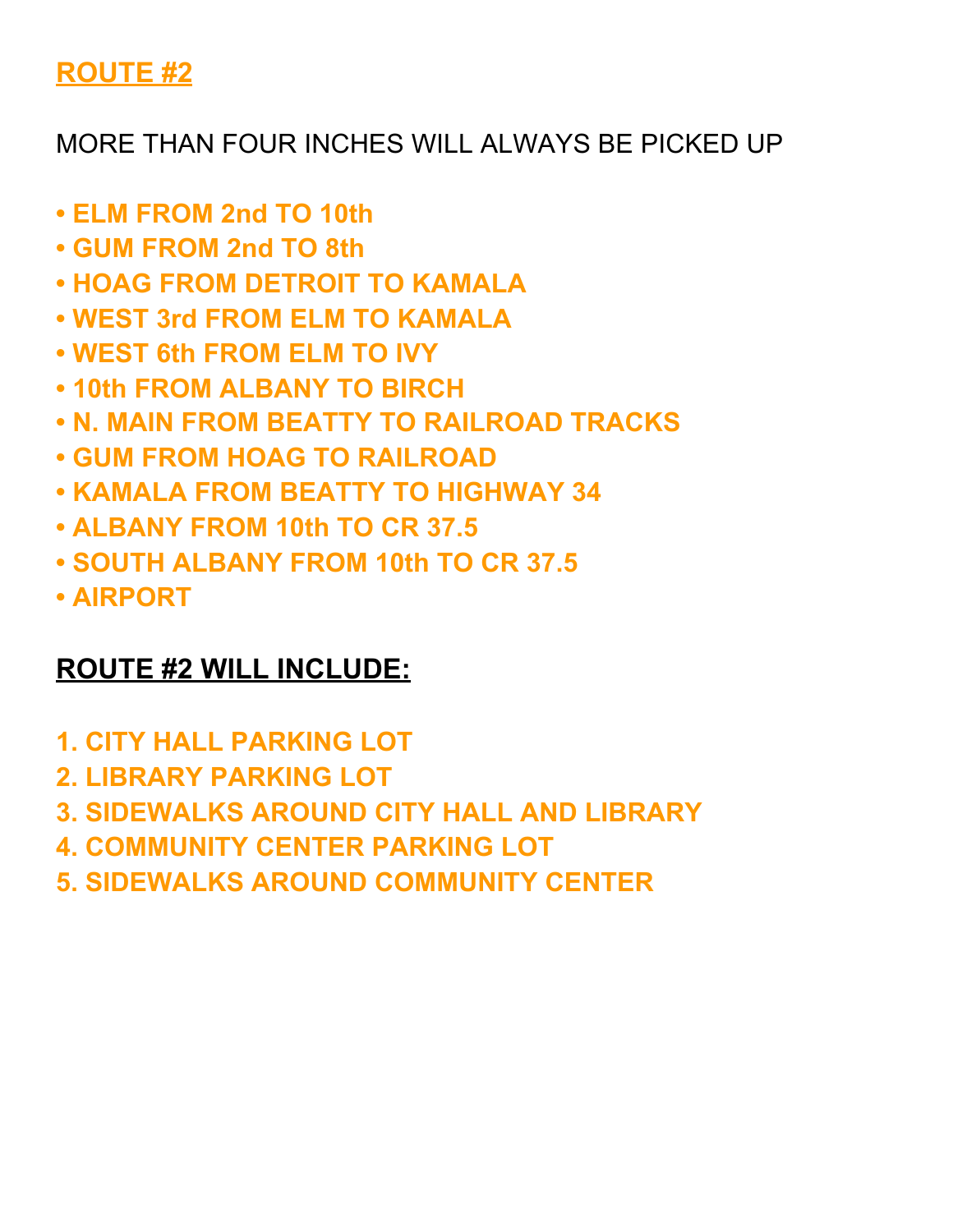ACCUMULATIONS OF MORE THAN FOUR INCHES SNOW WILL BE MOVED TO CENTER OF STREET

- **• S. BUFFALO FROM RAILROAD TO 11th**
- **• S. COLUMBUS FROM 9th TO 11th**
- **• S. CEDAR FROM 10th TO INCLUDE CEDAR CIRCLE, SOUTH BIRCH AND CEDAR DRIVE**
- **• 11th FROM ASH TO CEDAR**
- **• 13th FROM ASH TO CEDAR**
- **• GRANT FROM MAIN TO FIR**
- **• JUNIPER FROM BEATTY TO APACHE**
- **• FIR FROM BEATTY TO APACHE**
- **• ELM FROM BEATTY TO APACHE**
- **• DATE FROM BEATTY TO GRANT**
- **• CEDAR FROM BEATTY TO GRANT**
- **• ASH FROM BEATTY TO GRANT**
- **• MAIN FROM BEATTY TO GRANT**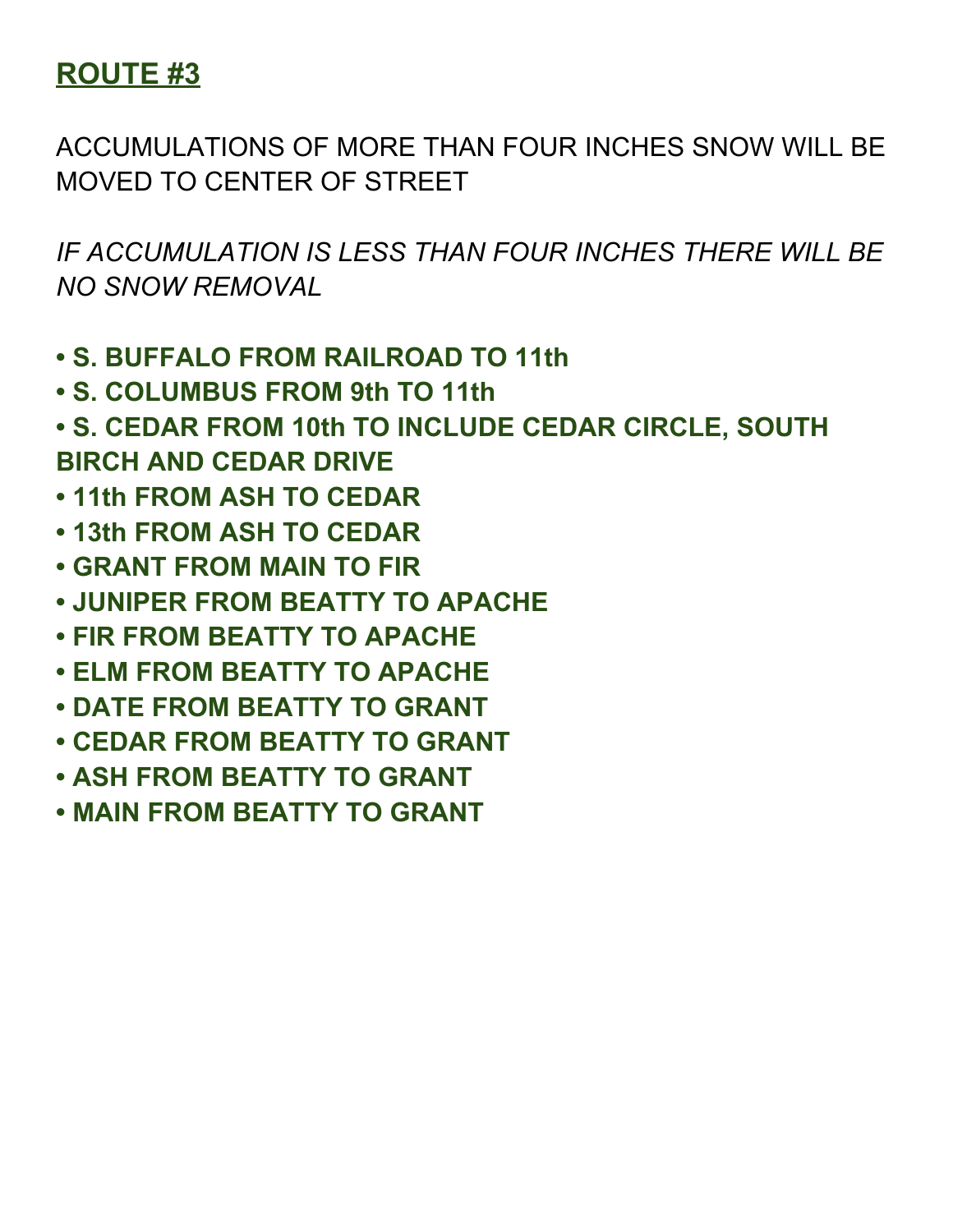ACCUMULATIONS OF MORE THAN FOUR INCHES SNOW WILL BE MOVED TO CENTER OF STREET

- **• COLUMBUS FROM 4th TO 8th**
- **• ALBANY FROM RAILROAD TRACKS TO 8th**
- **• ASH FROM RAILROAD TRACKS TO CR 37.5**
- **• BIRCH FROM RAILROAD TRACKS TO 8TH**
- **• CEDAR FROM 2nd TO 9th**
- **• DATE FROM PARK AVENUE TO 10th**
- **• FIR FROM 6th TO 8th**
- **• HICKORY FROM 2nd TO 8th**
- **• IVY FROM 2nd TO 8th**
- **• JUNIPER COURT**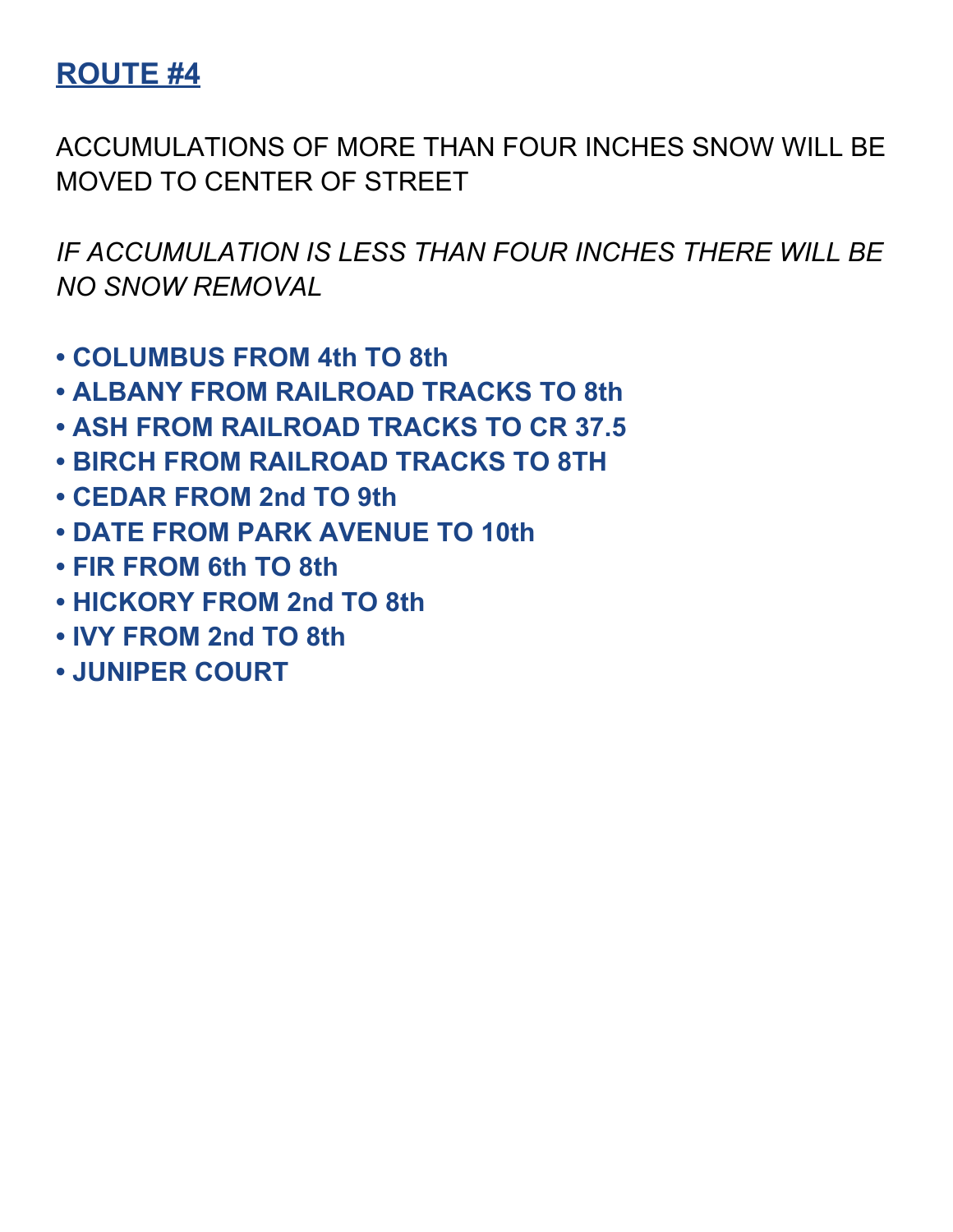ACCUMULATIONS OF MORE THAN FOUR INCHES SNOW WILL BE MOVED TO CENTER OF STREET

- **• COLUMBUS FROM PETAIN TO PERSHING**
- **• BUFFALO FROM BEATTY TO RAILROAD TRACKS**
- **• ALBANY FROM BEATTY TO RAILROAD TRACKS**
- **• BIRCH FROM BEATTY TO RAILROAD TRACKS**
- **• CENTENNIAL AND HOMESTEAD**